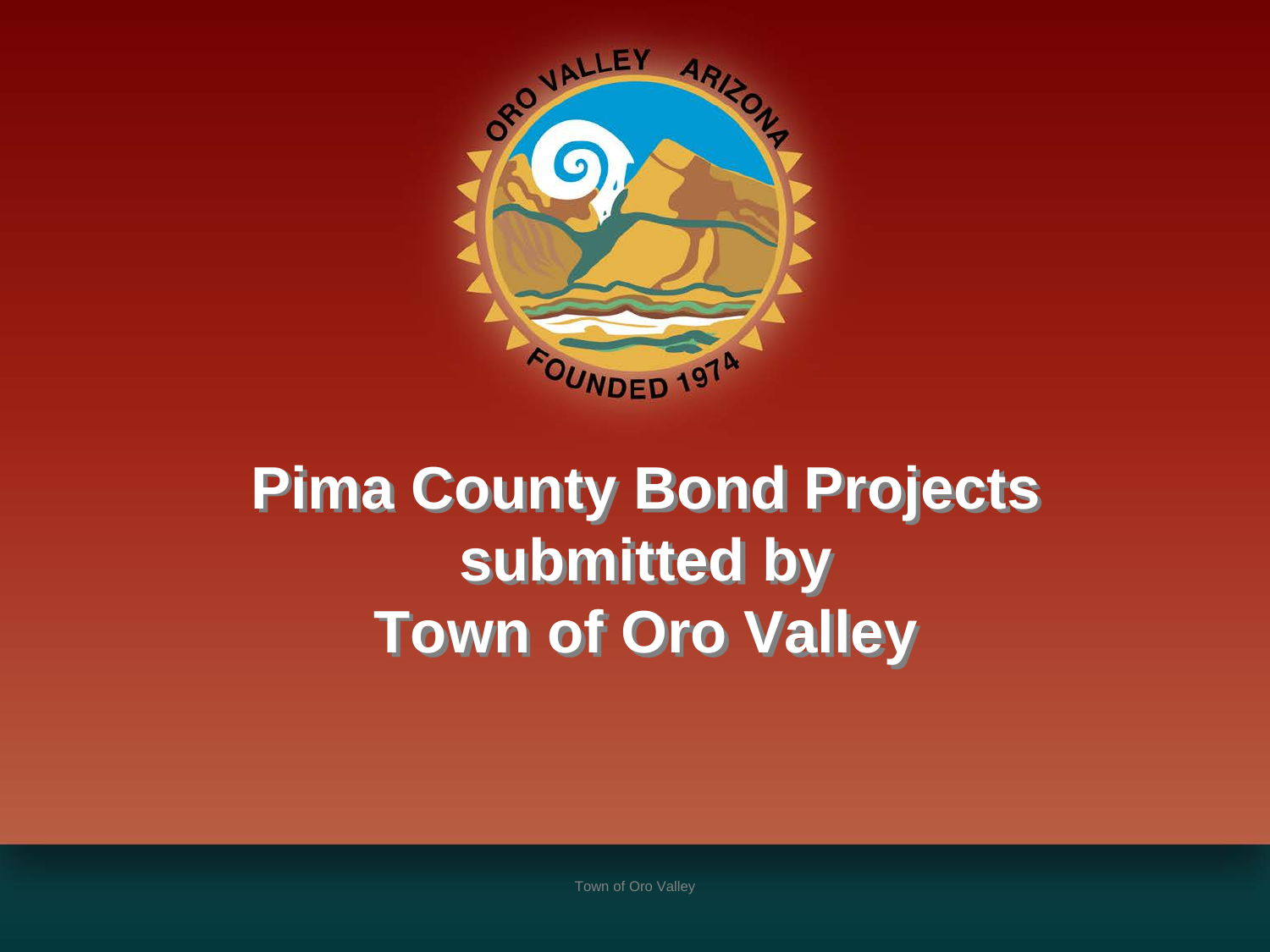## **Project Overview and Map**





#### **Town of Oro Valley Project Locations**

#### Parks & Recreation Projects

- 1. James D. Kriegh Park **Upgrades**
- 2. Naranja Park Improvements
- 3. Riverfront Park Softball Fields
- 4. Multiuse Path Connections

#### Cultural/Historic Project 1. Steam Pump Ranch Master Plan Implementation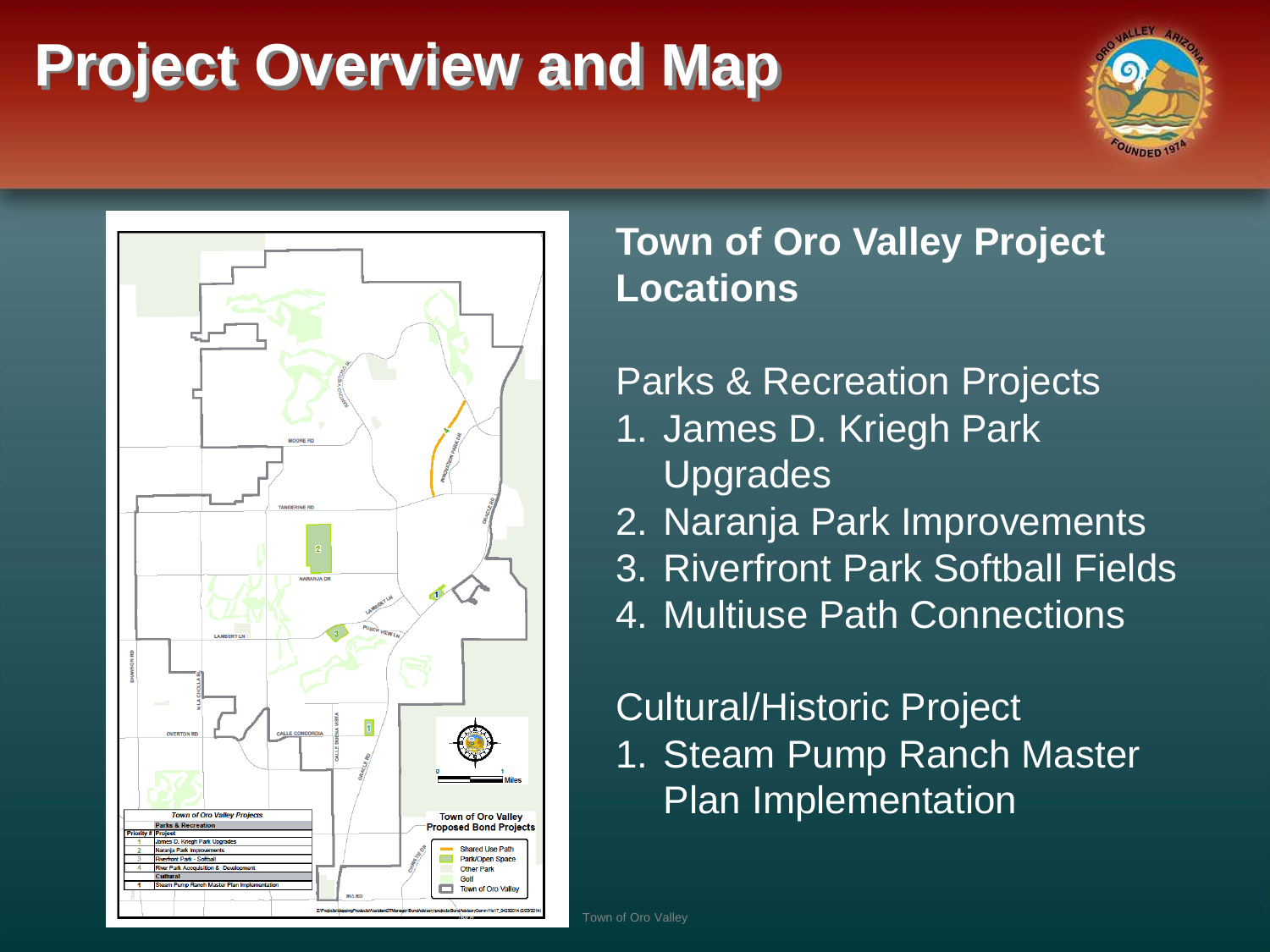# **Naranja Park Improvements Priority #2**



Narnaja Park Existing Amenities – Graded Remote Control Flyer Runway – Fixed Archery Range and 2 walking courses – Walking trails

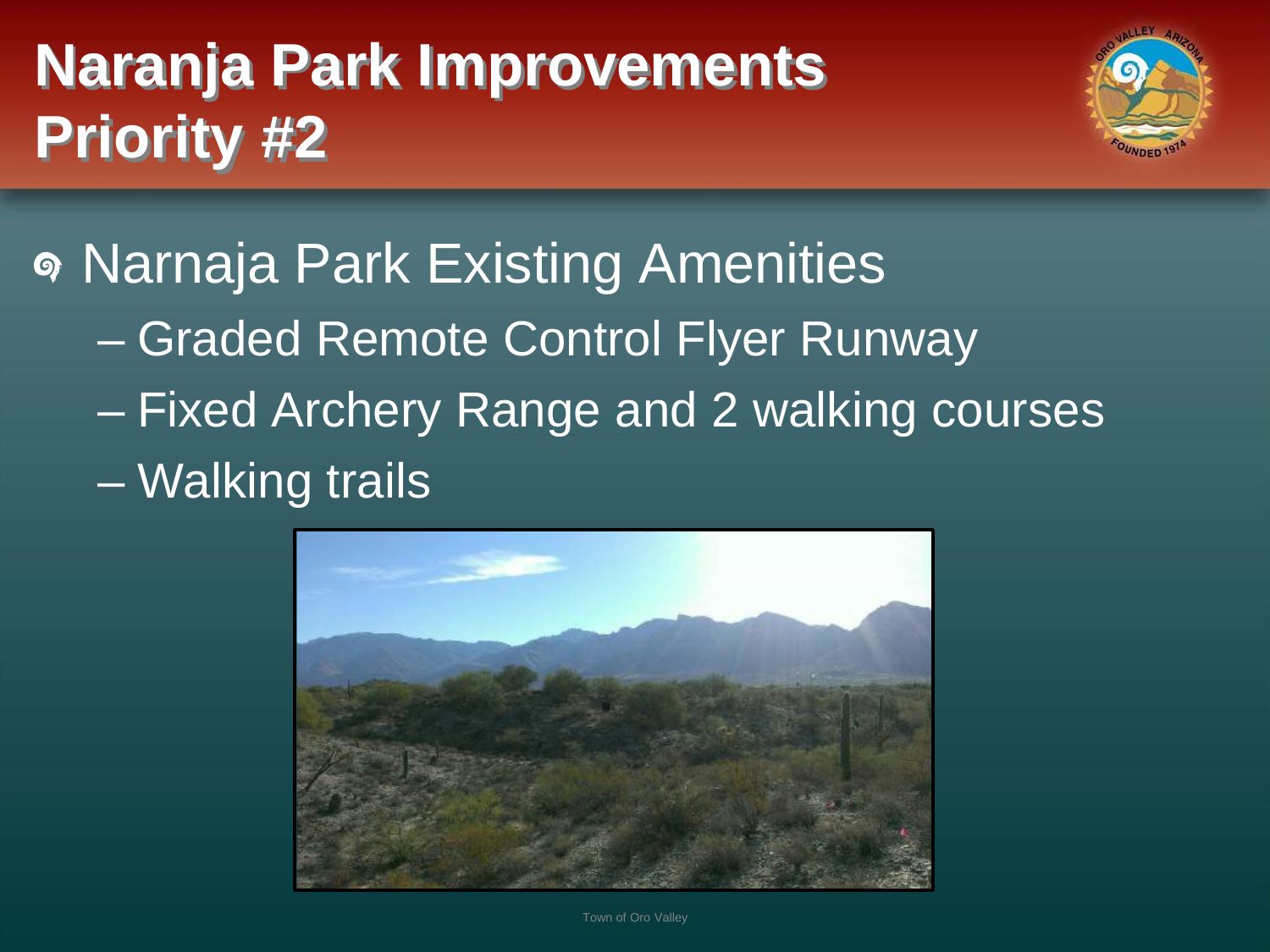### **Naranja Park Improvements**



#### Current \$2.3 million Phase I Project includes:

- Potable and Reclaimed Water
- TEP Utilities
- Mass Grading 26 acres
- Dog Park (small/large separation)
- 2ea oversized Multisport Fields (lighted)
- Paved Parking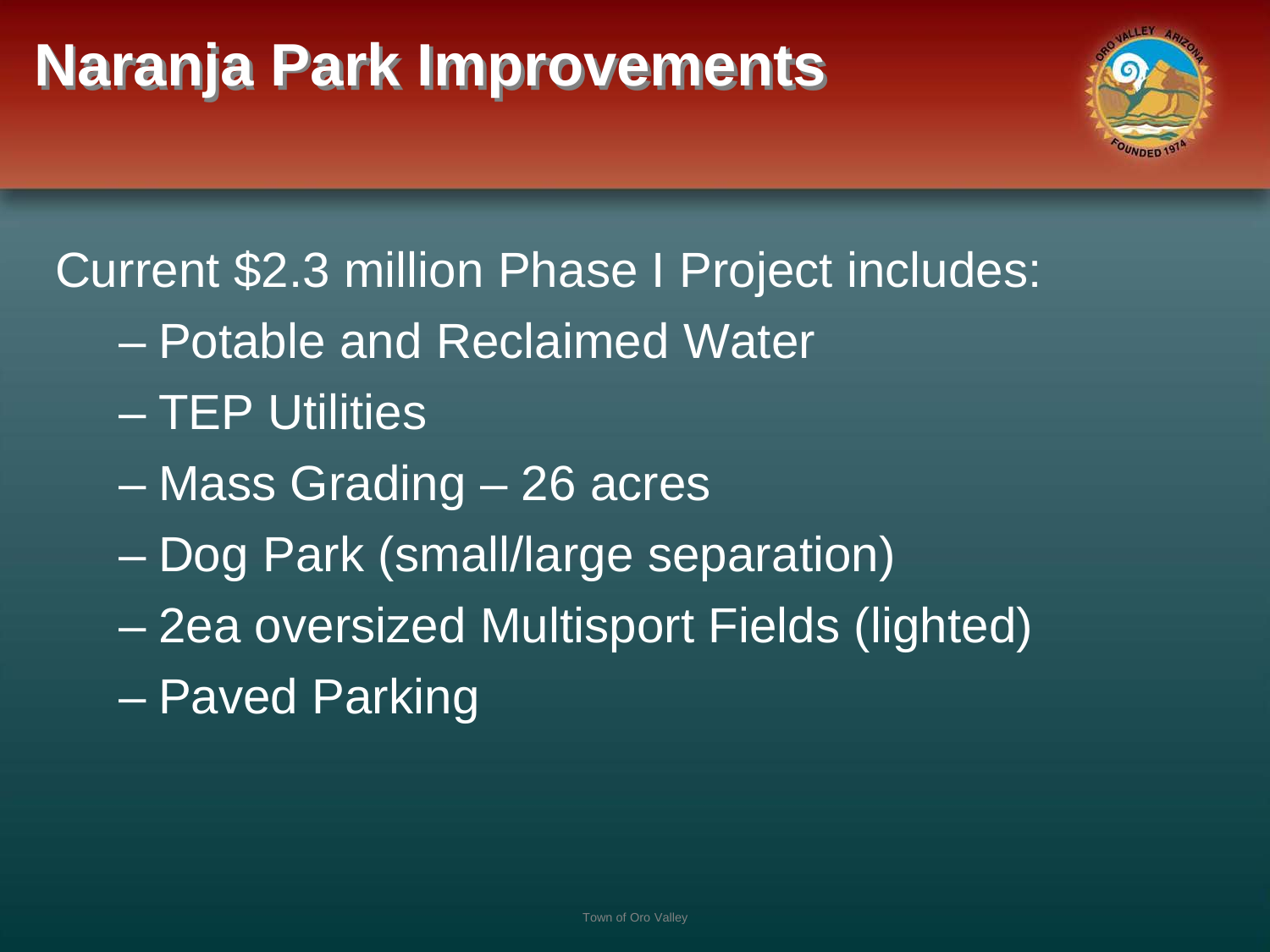### **Naranja Park Improvements**

![](_page_4_Picture_1.jpeg)

![](_page_4_Picture_2.jpeg)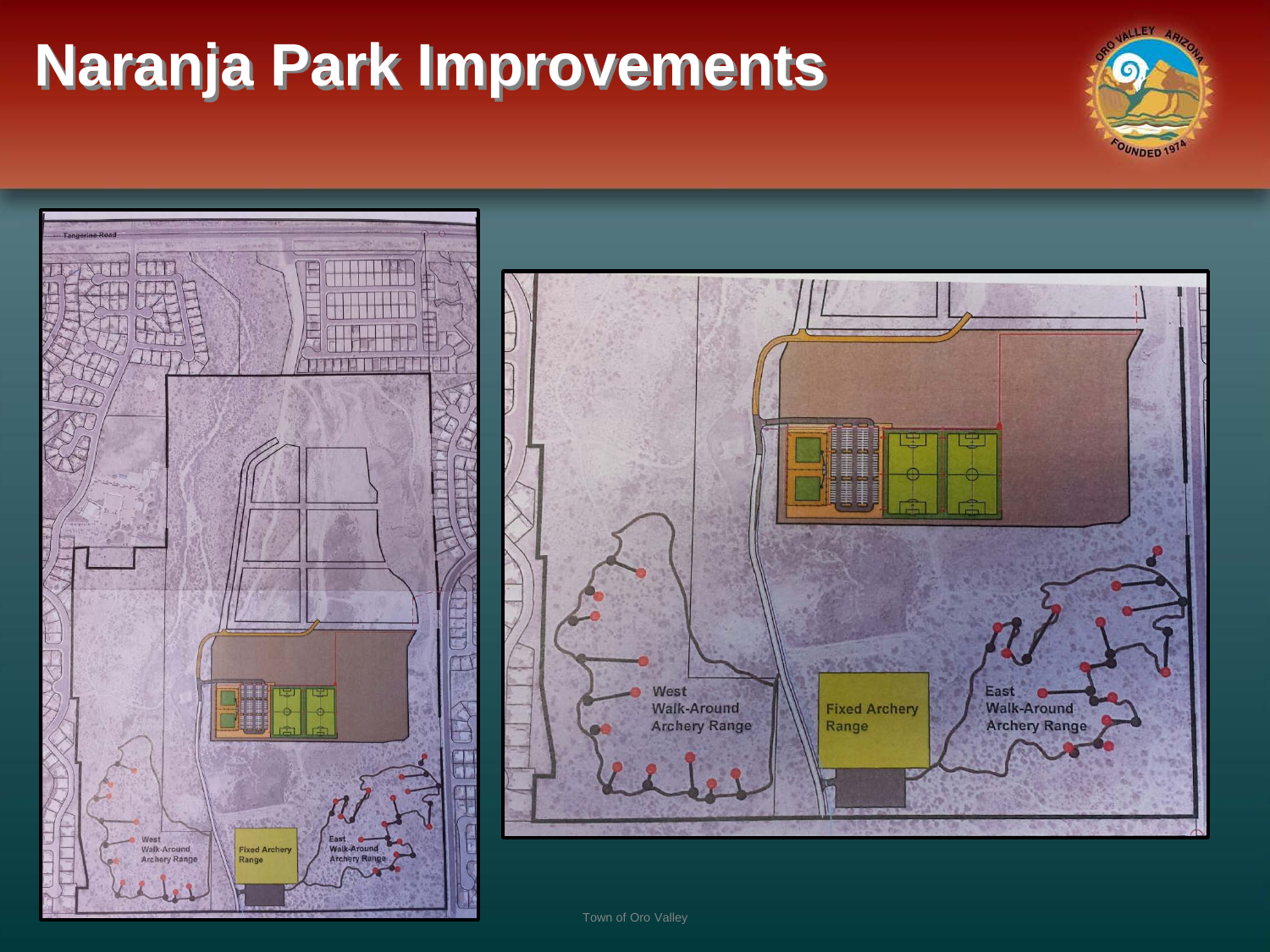### **Naranja Park Improvements**

![](_page_5_Picture_1.jpeg)

Requesting \$9 million for future improvements

- General Plan outreach indicated the need for
	- Multisport Fields; Diamond Sport fields; Dog Park
	- Recreation Center; BMX/Skate Park

Updating the Program and Conceptual Design Master Plan

– Completion fall of 2014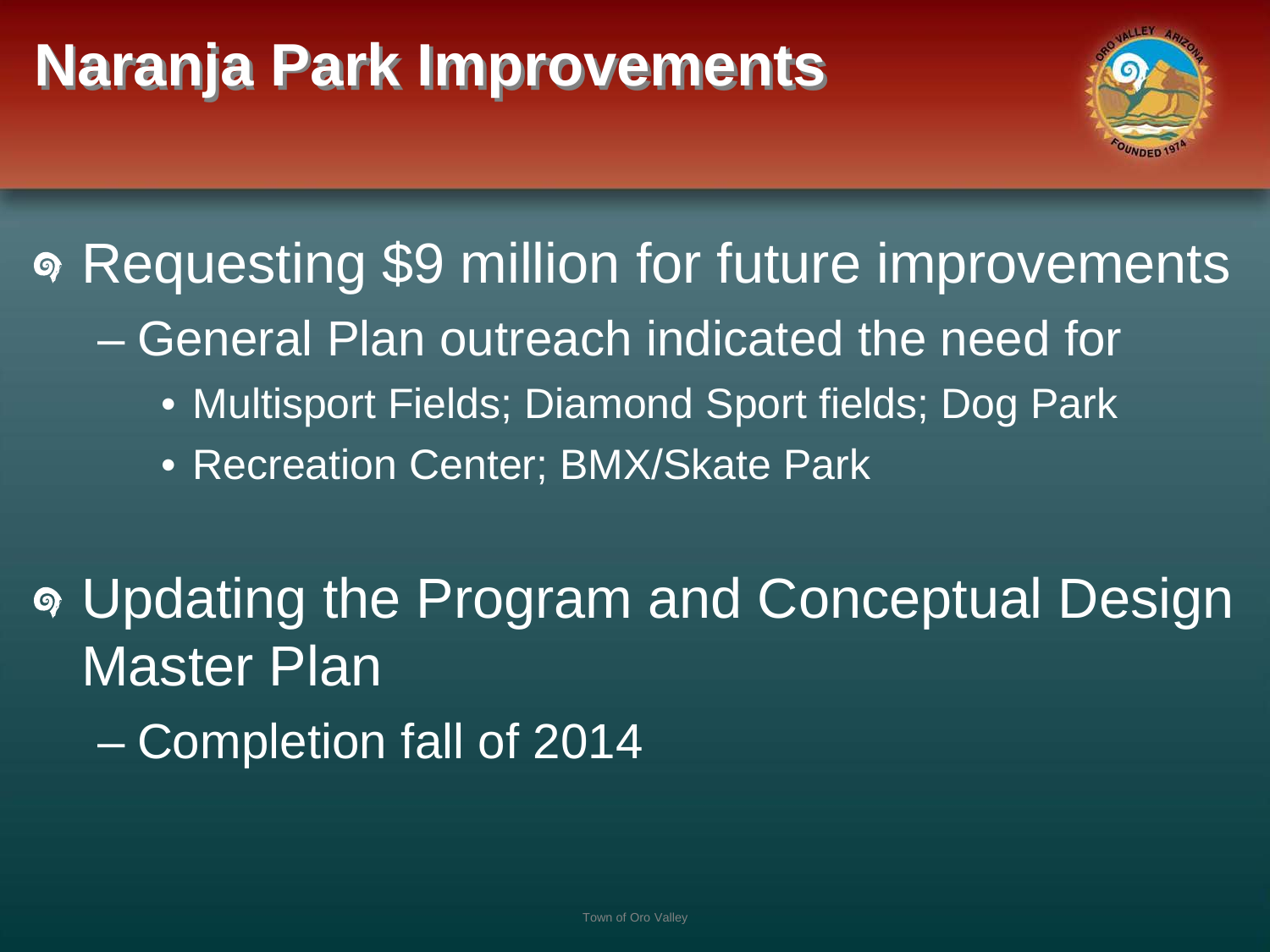# **Riverfront Park Softball Fields Priority #3**

![](_page_6_Picture_1.jpeg)

Riverfront Park Existing Conditions

- 2ea Softball Fields (lighted)
- 2ea Multisport Fields (lighted)
- Other amenities include
	- 2ea Restroom Facilities
	- 3ea Ramadas
	- 1ea Concession Stand, Tennis Court, Basketball Court, Playground/Tot Lot, Sand Volleyball, paved walking path, open grounds